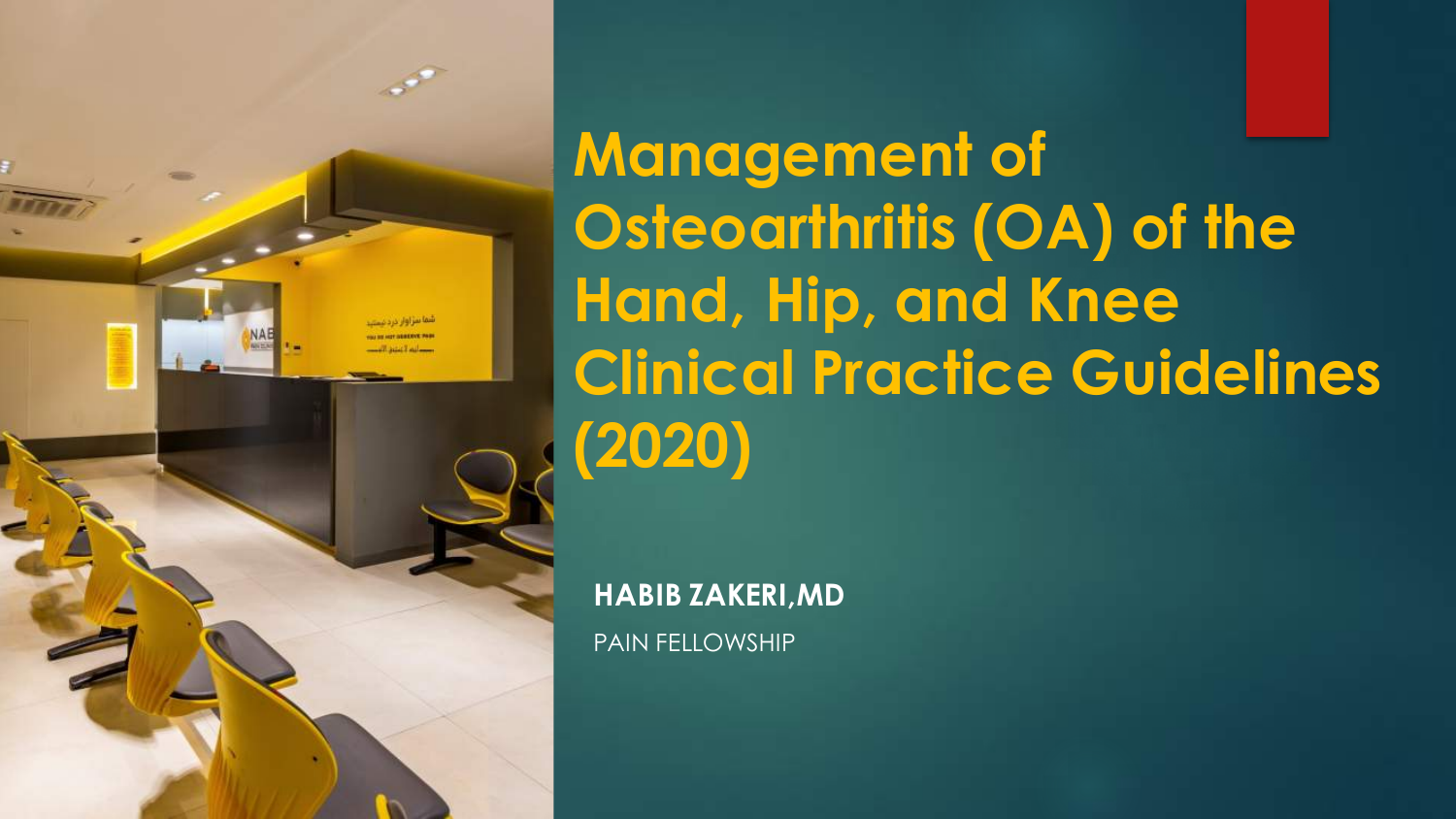

▶ The guidelines on management of osteoarthritis (OA) of the hand, *hip, and knee were released on January 6, 2020, by the American College of Rheumatology (ACR) and the Arthritis Foundation (AF)*.

Physical, Psychosocial, and Mind-Body Approaches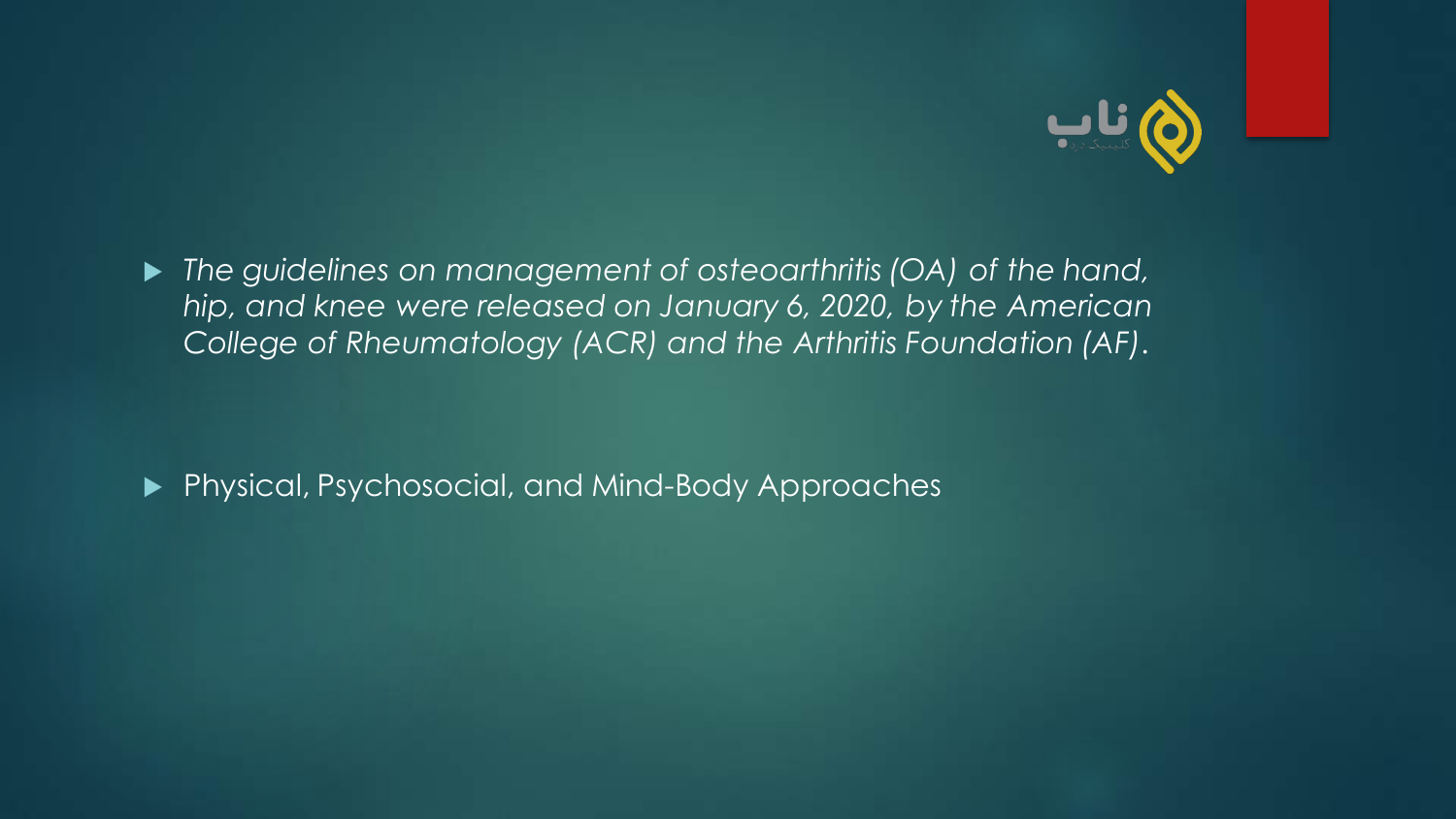

# **Exercise**

 $\blacktriangleright$  is strongly recommended for patients with knee, hip, and/or hand OA. Balance exercises are conditionally recommended for patients with knee and/or hip OA.

### <sup>u</sup> **Weight loss**

▶ is strongly recommended for patients with knee and/or hip OA who are overweight or obese.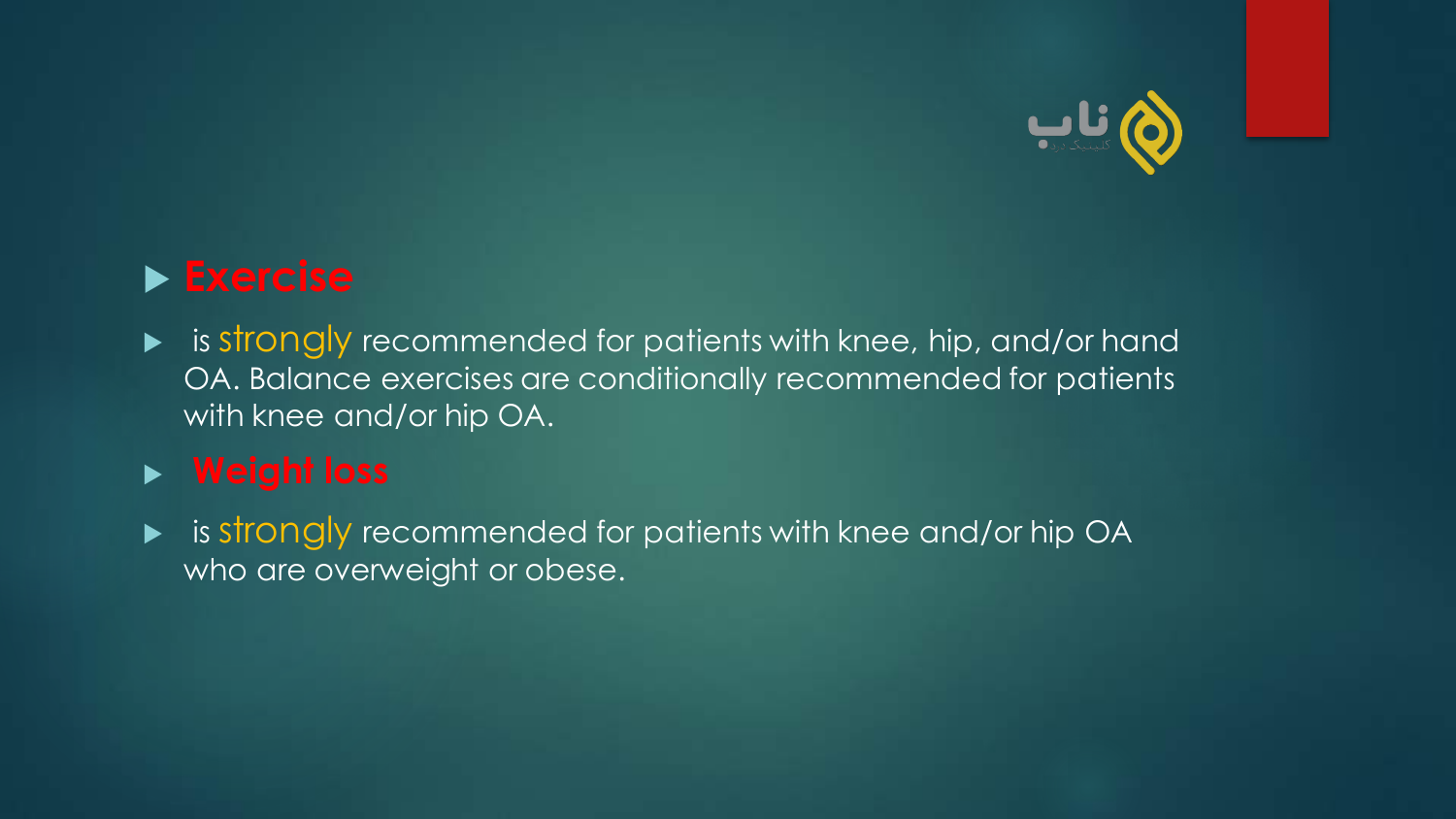

### u **Tai chi**

u is strongly recommended for patients with knee and/or hip OA.

#### u **Yoga**

**EX is conditionally recommended for patients with knee OA.**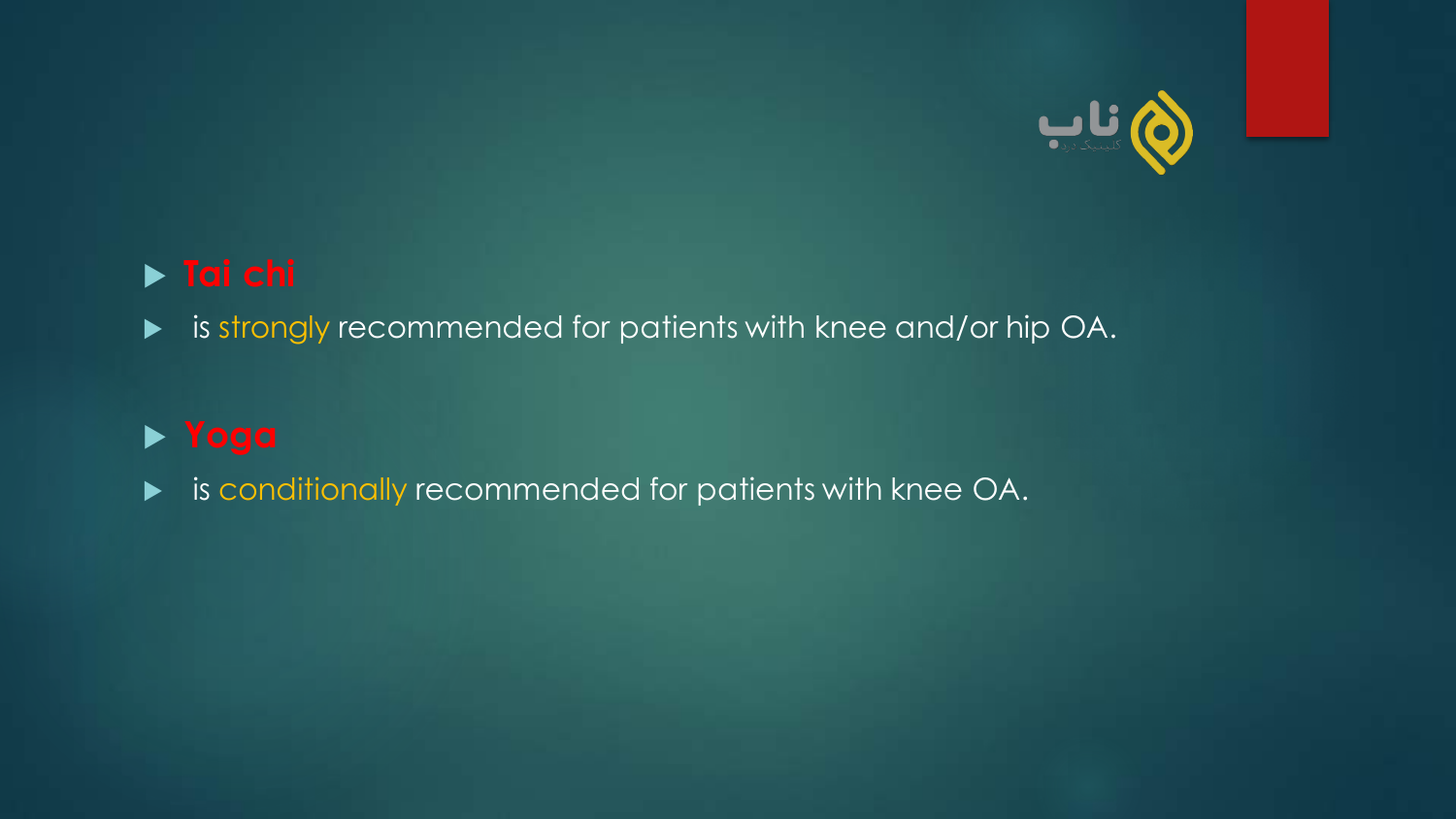

▶ use is strongly recommended for patients with knee and/or hip OA in whom disease in one or more joints is causing a sufficiently large impact on ambulation, joint stability, or pain to warrant use of an assistive device.

#### u **Tibiofemoral knee braces**

• are strongly recommended for patients with knee OA in whom disease in one or both knees is causing a sufficiently large impact on ambulation, joint stability, or pain to warrant use of an assistive device and who are able to tolerate the associated inconvenience and burden associated with bracing.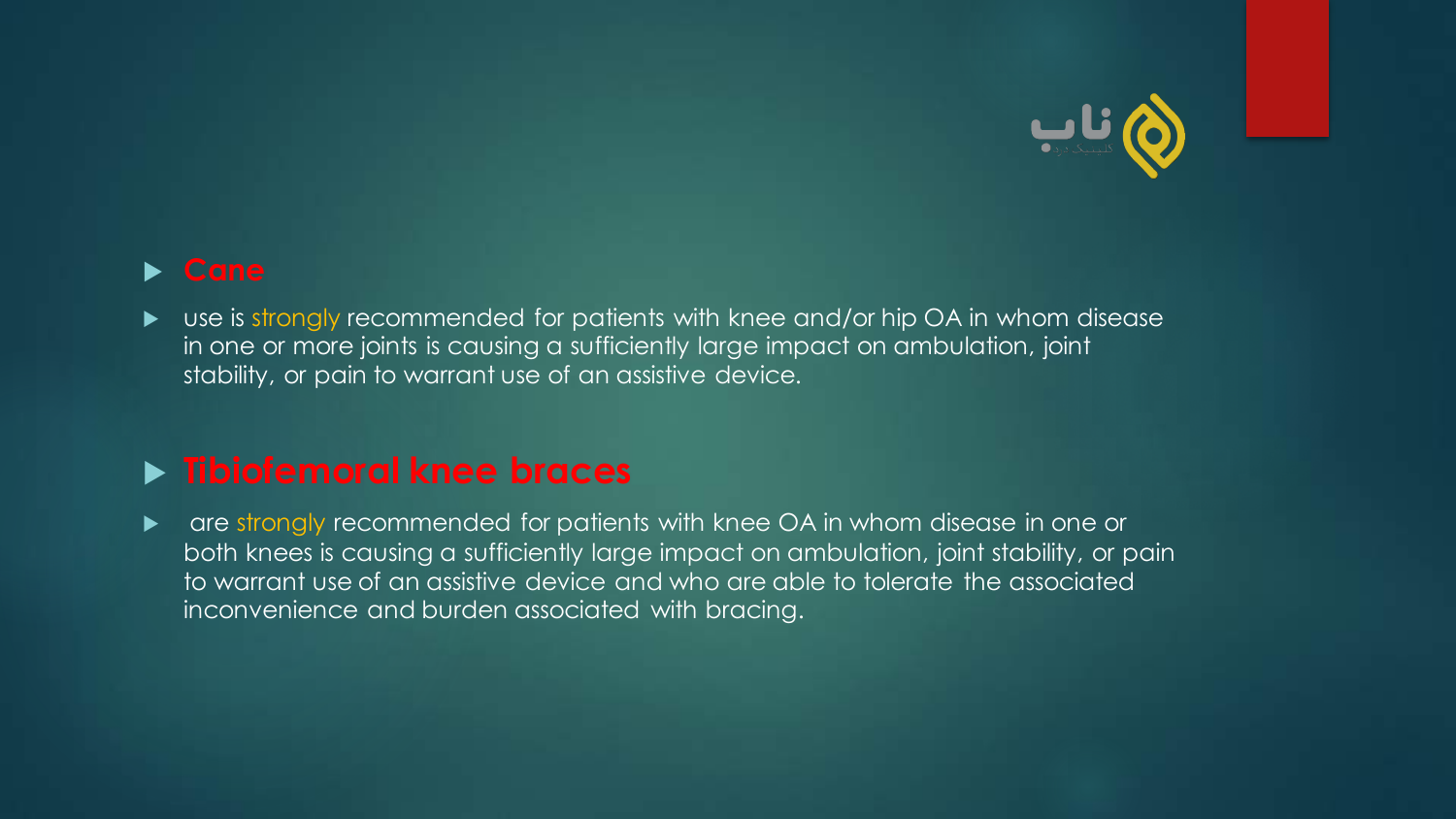

# u **Patellofemoral braces**

 $\triangleright$  are conditionally recommended for patients with patellofemoral knee OA in whom disease in one or both knees is causing a sufficiently large impact on ambulation, joint stability, or pain to warrant use of an assistive device.

# **Example Serior** Kinesiotaping

u is conditionally recommended for patients with knee and/or first carpometacarpal (CMC) joint OA.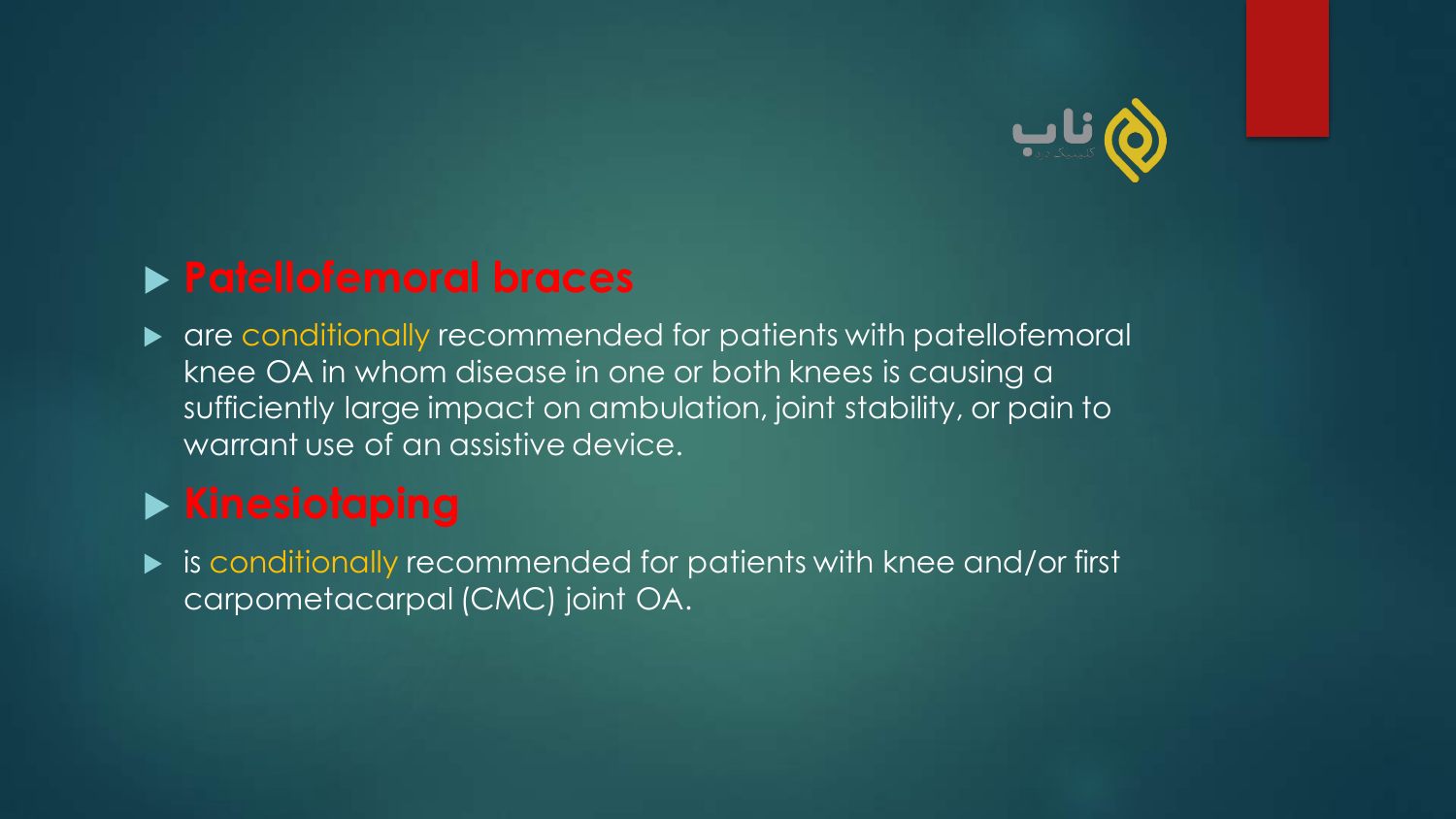

### **Fand orthoses**

• are strongly recommended for patients with first CMC joint OA. Hand orthoses are conditionally recommended for patients with OA in other joints of the hand.

### **Modified shoes**

**Example 20 are conditionally recommended against in patients with knee** and/or hip OA. Lateral and medial wedged insoles are conditionally recommended *against* in patients with knee and/or hip OA.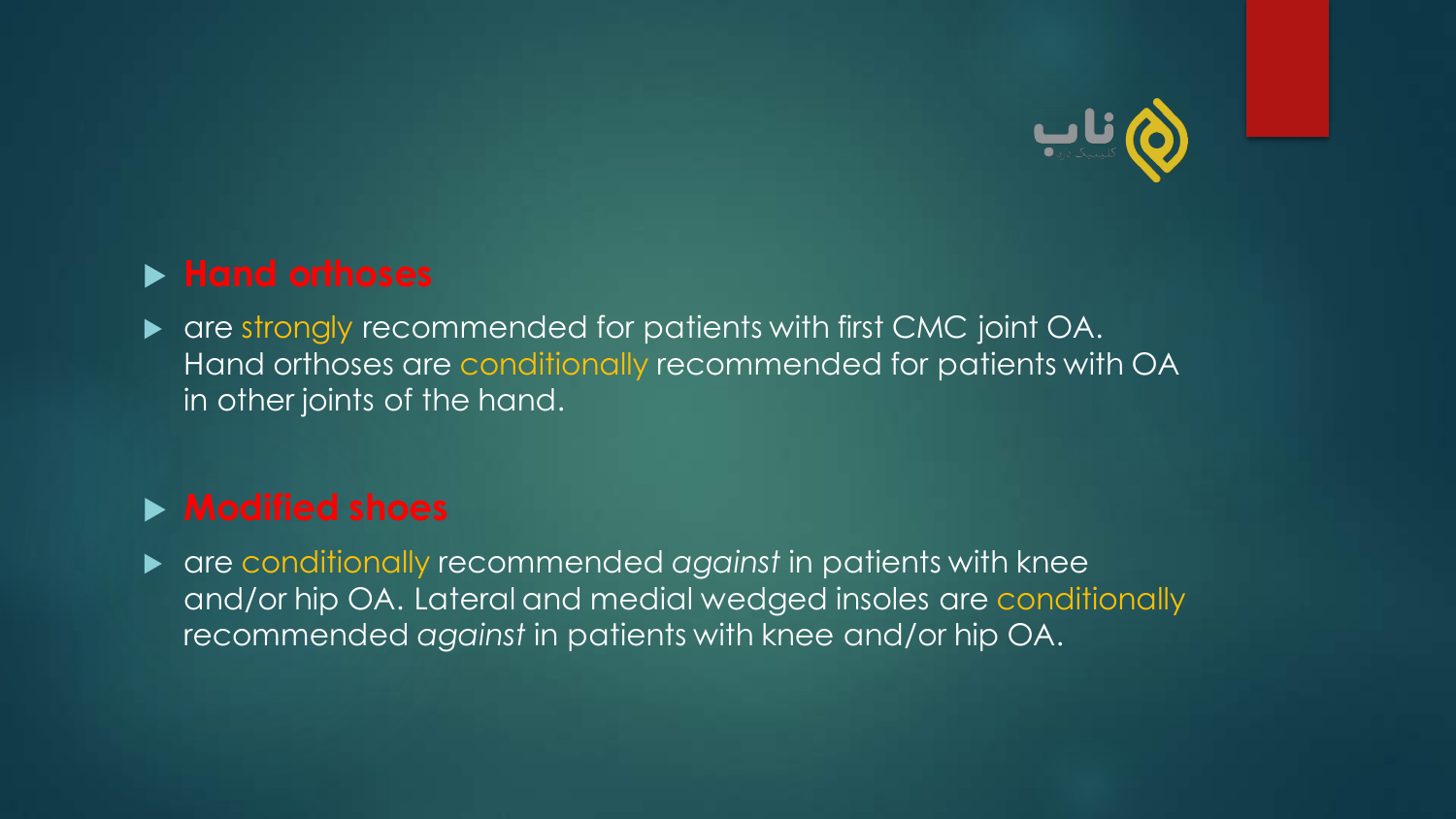

#### **Acupuncture**

 $\blacktriangleright$  is conditionally recommended for patients with knee, hip, and/or hand OA.

#### **Figure 1 > Thermal interventions**

**EX (locally applied heat or cold) are conditionally recommended for** patients with knee, hip, and/or hand OA. Paraffin, an additional method of heat therapy for the hands, is conditionally recommended for patients with hand OA.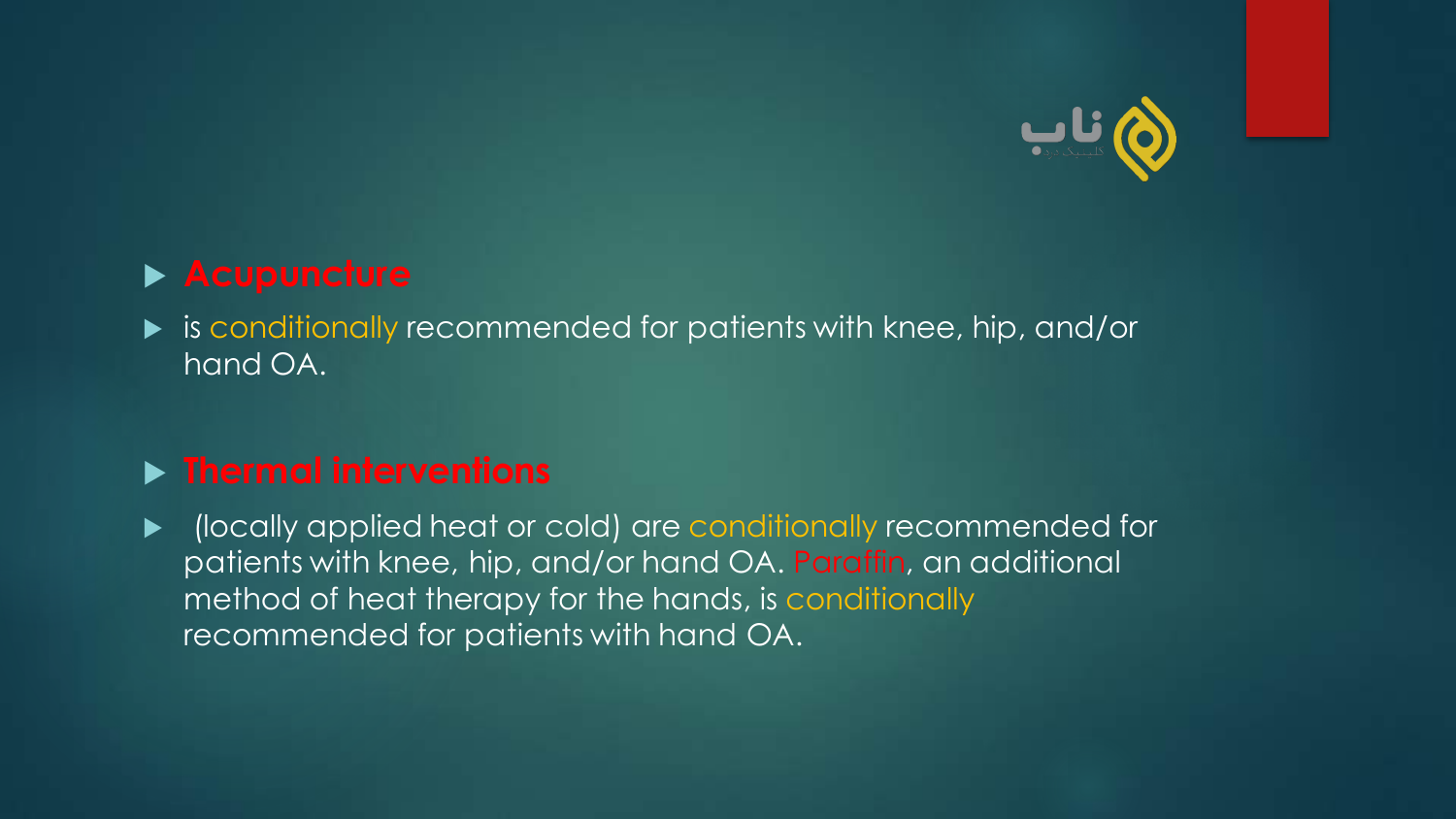

#### **Radiofrequency ablation (RFA)**

 $\blacktriangleright$  is conditionally recommended for patients with knee OA.

#### **Massage therapy**

u is conditionally recommended *against* in patients with knee and/or hip OA.

#### **Manual therapy**

u with exercise is conditionally recommended *against* over exercise alone in patients with knee and/or hip OA.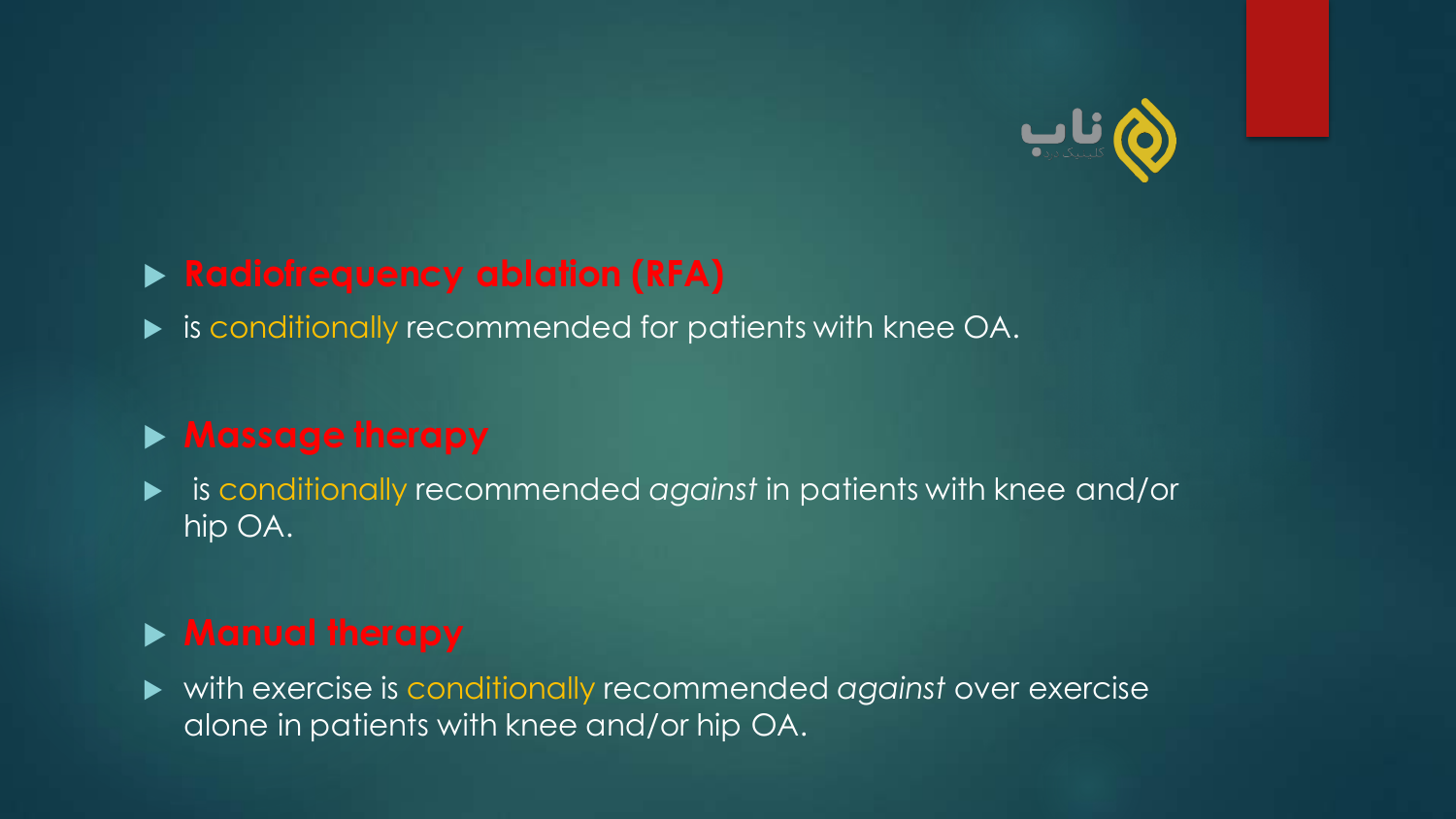

#### u **Iontophoresis**

u is conditionally recommended *against* in patients with first CMC joint OA.

#### **Pulsed vibration therapy**

u is conditionally recommended *against* in patients with knee OA.

#### **Figure 1 - Transcutaneous electrical stimulation (TENS)**

u is strongly recommended *against* in patients with knee and/or hip OA.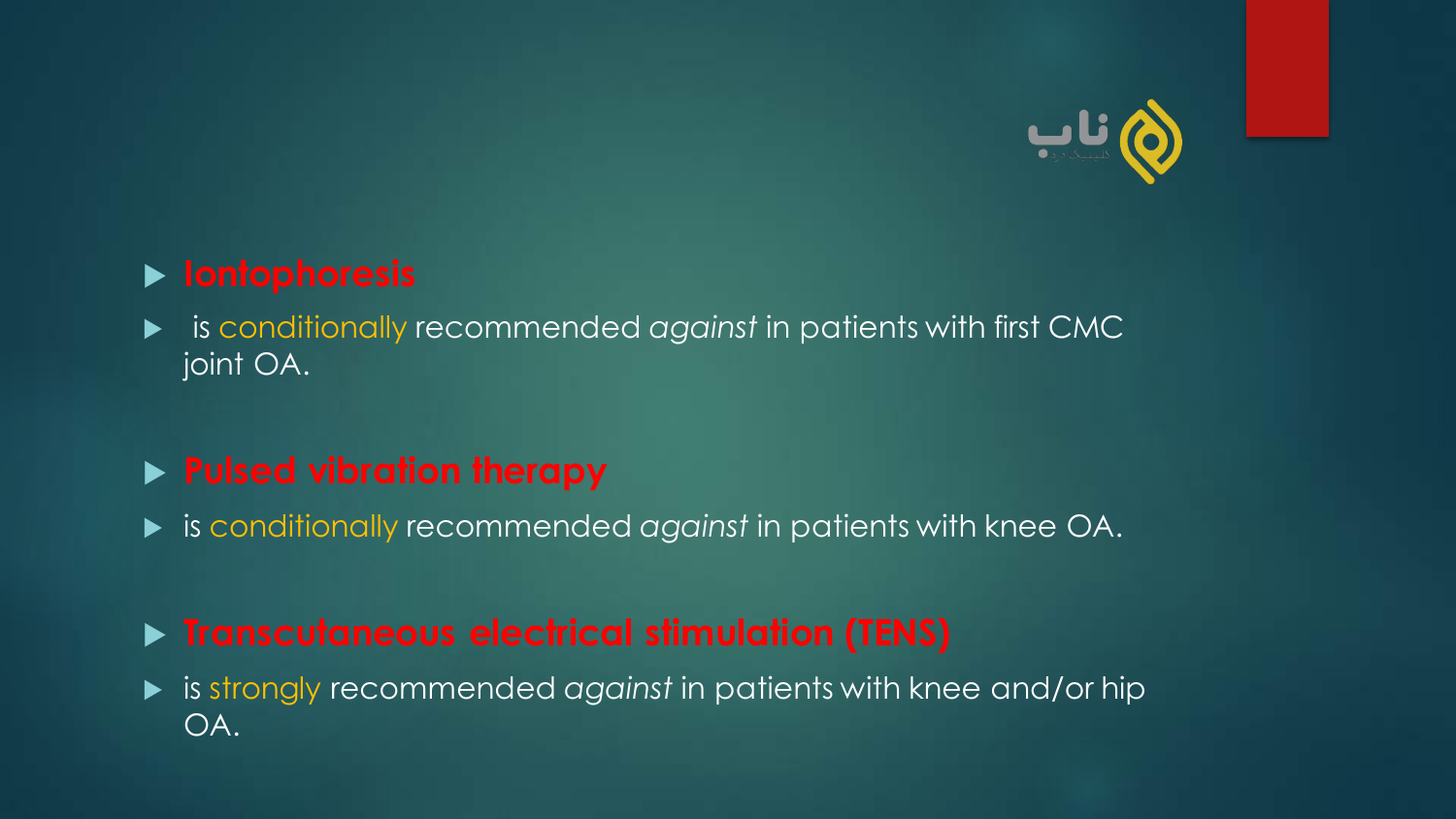# **Pharmacologic Management**



u **Topical nonsteroidal anti-inflammatory drugs (NSAIDs)**

• are strongly recommended for patients with knee OA and conditionally recommended for patients with hand OA.

 $\blacktriangleright$  is conditionally recommended for patients with knee OA and conditionally recommended *against* in patients with hand OA.

u **Oral NSAIDs**

 $\blacktriangleright$  are strongly recommended for patients with knee, hip, and/or hand OA.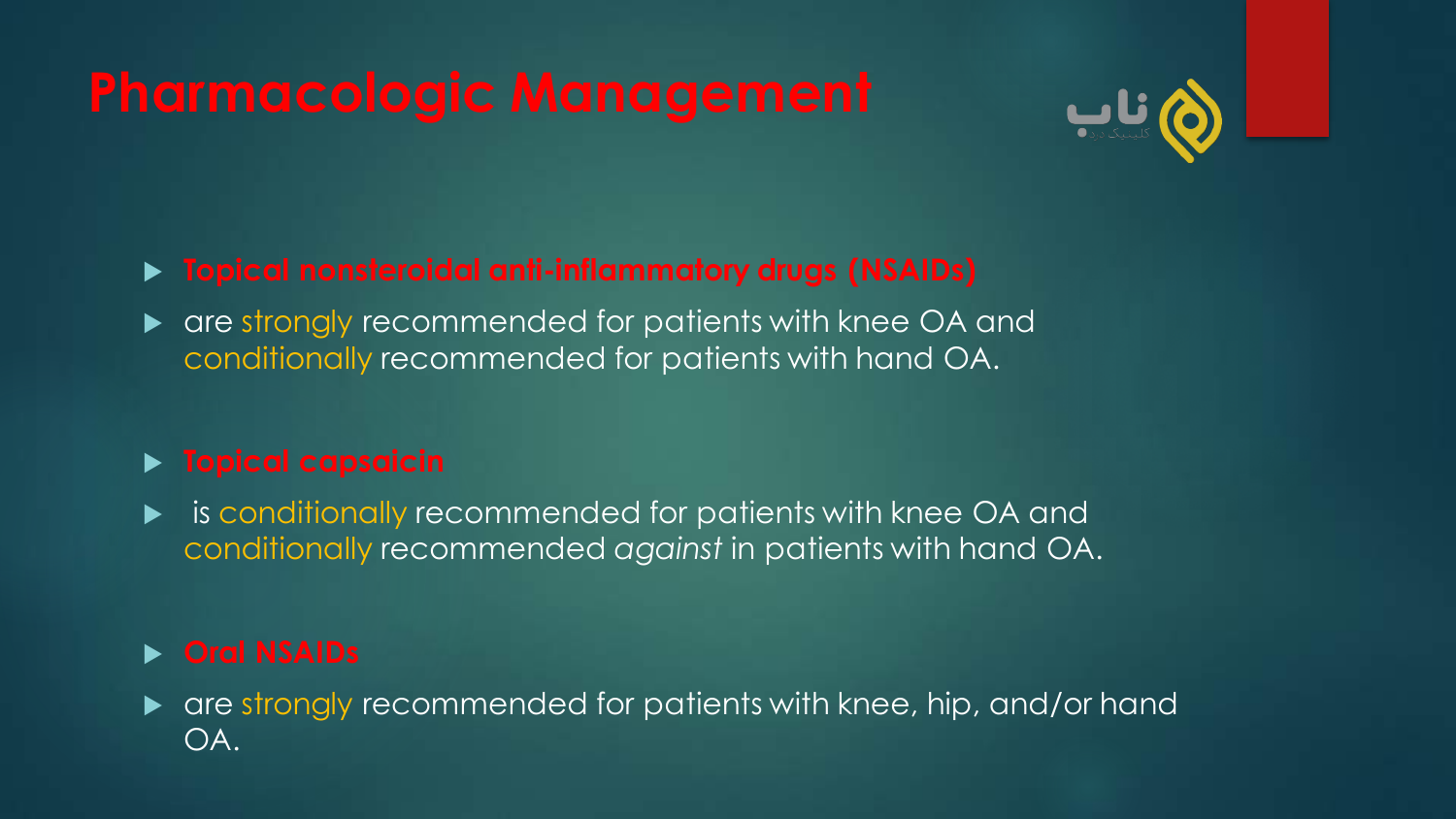

#### u **Intra-articular glucocorticoid**

**Demography induced** in patients with knee and/or hip OA and conditionally recommended for patients with hand OA.

**E** Ultrasound guidance for intra-articular glucocorticoid injection is strongly recommended for injection into hip joints.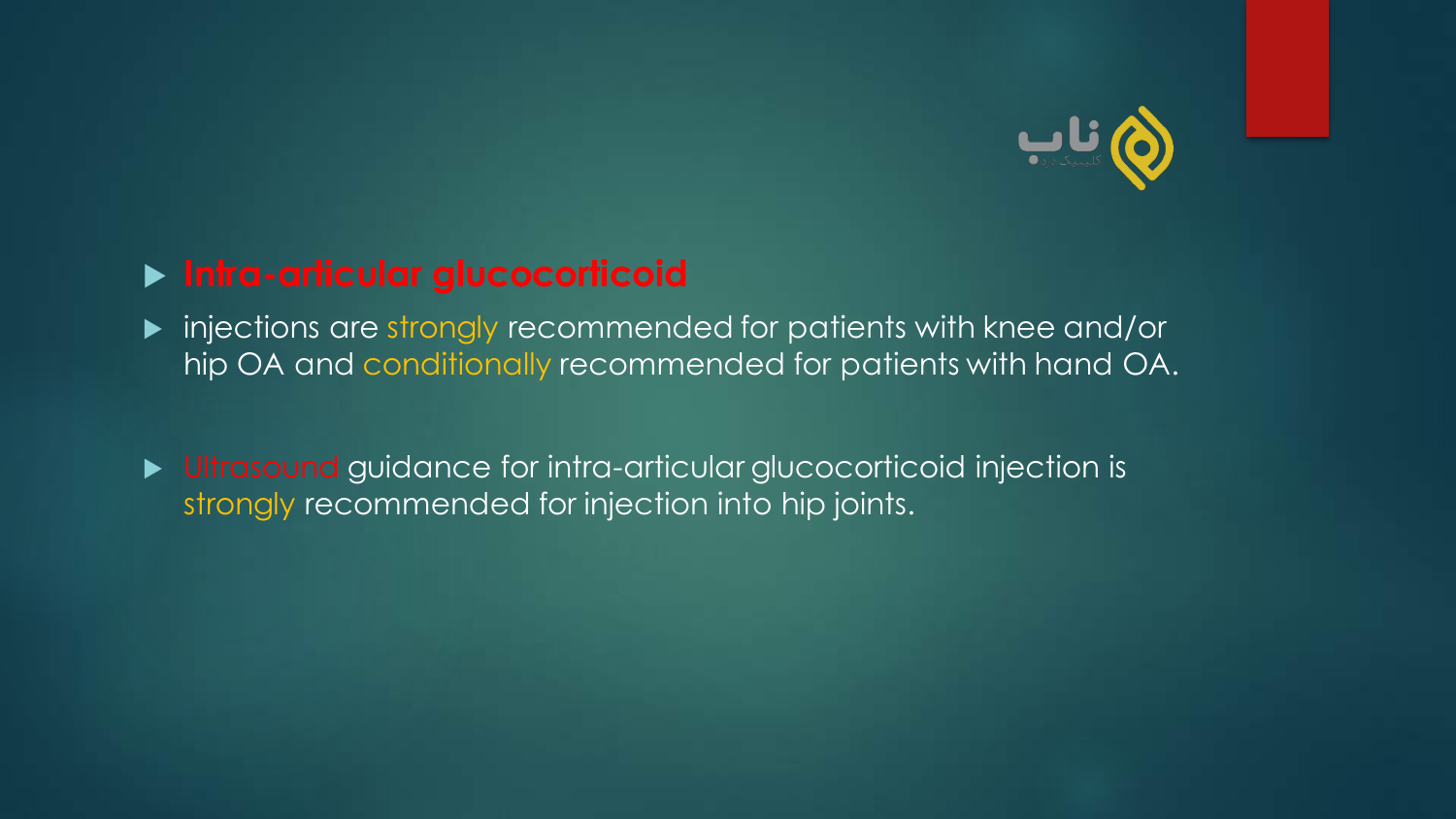

#### **Firamadol, the other Opioids**

 $\blacktriangleright$  is conditionally recommended for patients with knee, hip, and/or OA.

#### u **Colchicine,Acetaminophen,Deluxetine**

u is conditionally recommended *against* in patients with knee, hip, and/or hand OA.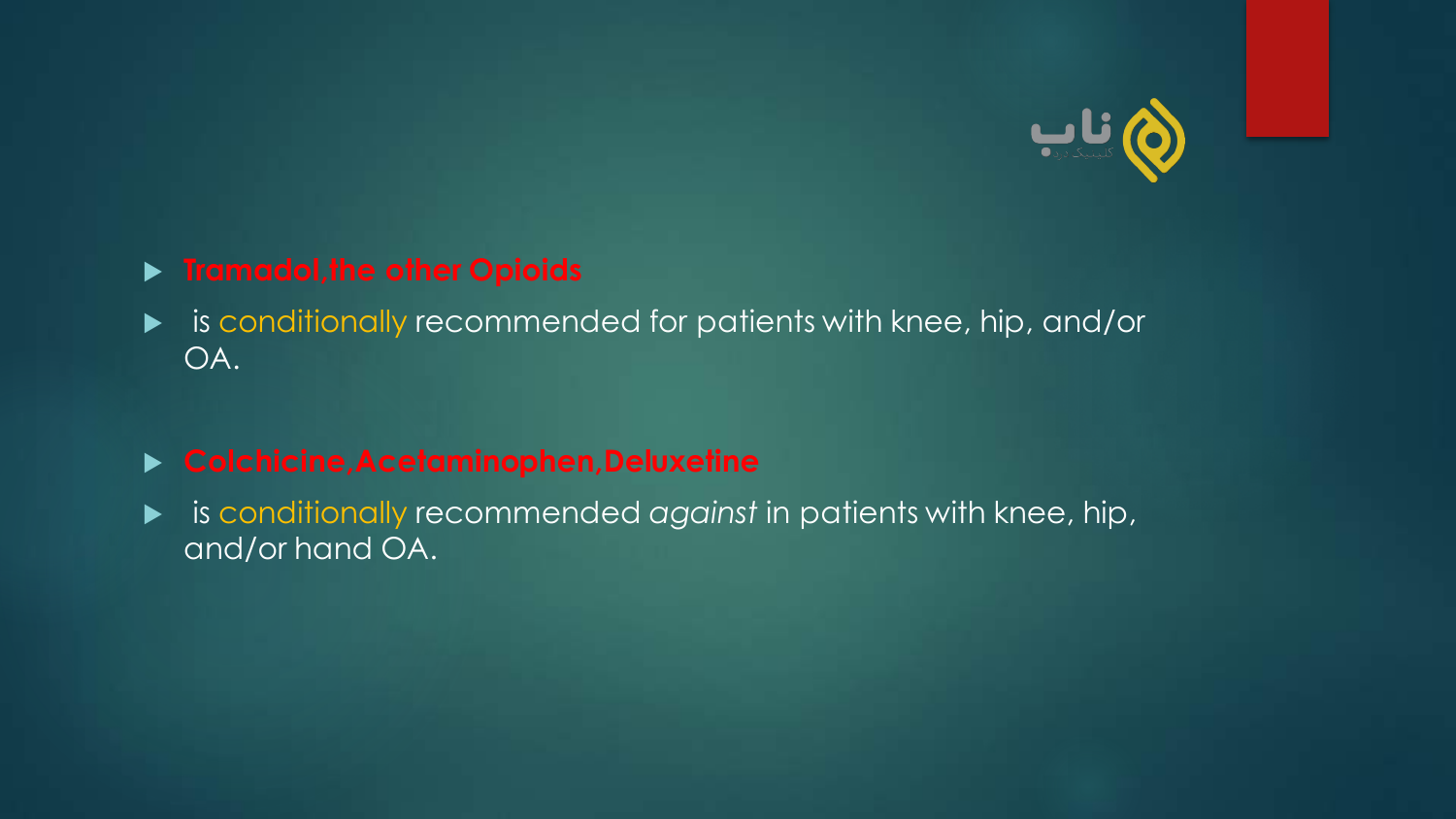

#### u **Fish oil** , **Vitamin D**

u is conditionally recommended *against* in patients with knee pain

#### u **Bisphosphonates, Glucosamine**

**Detable 20 are strongly recommended against in patients with knee, hip,** and/or hand OA.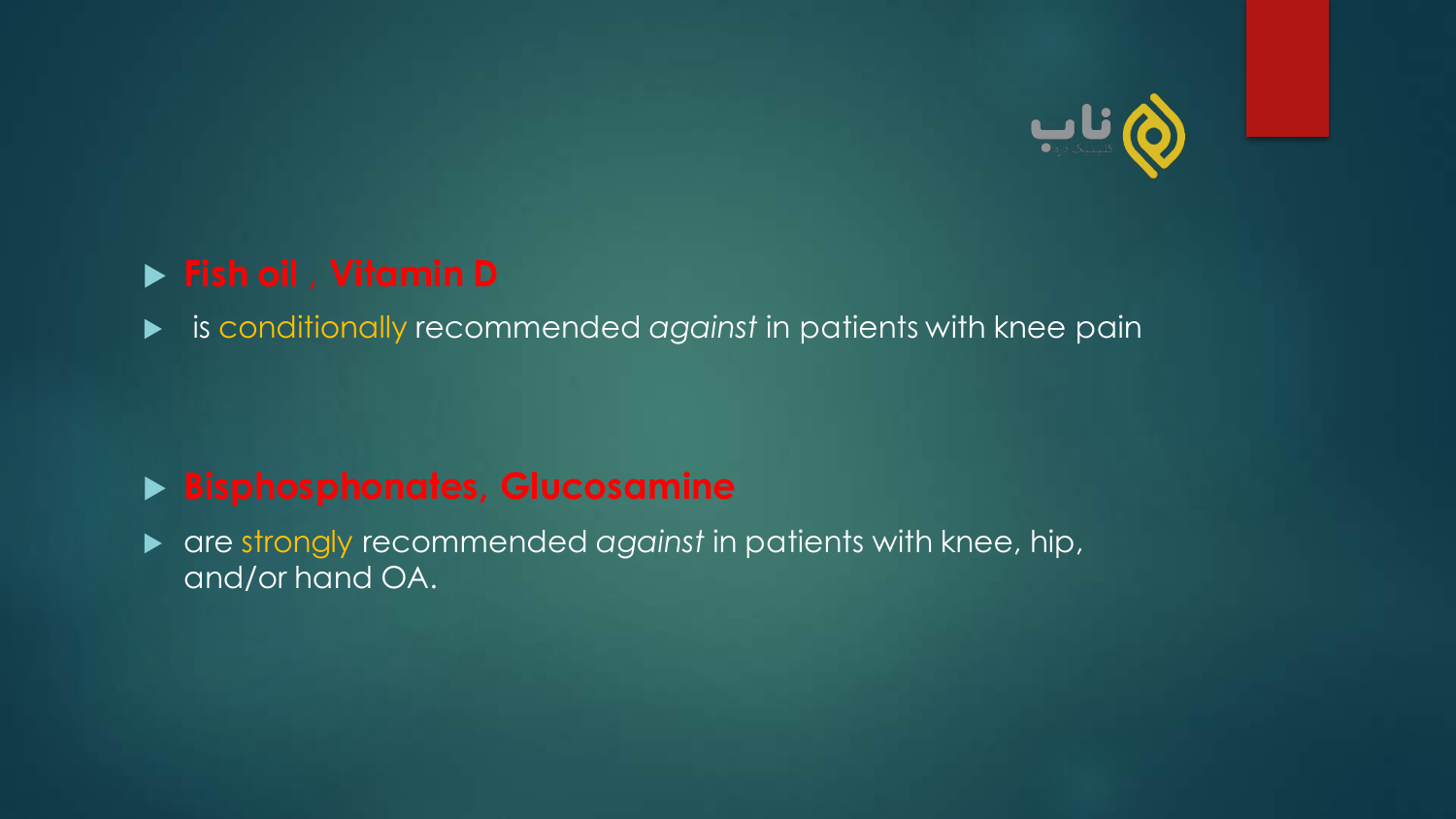

#### u **Chondroitin sulfate**

u is strongly recommended *against* in patients with knee and/or hip OA, as are combination products that include glucosamine and chondroitin sulfate, but is conditionally recommended for patients with hand OA.

# u **Hydroxychloroquine, Methotrexate**

u is strongly recommended *against* in patients with knee, hip, and/or hand OA.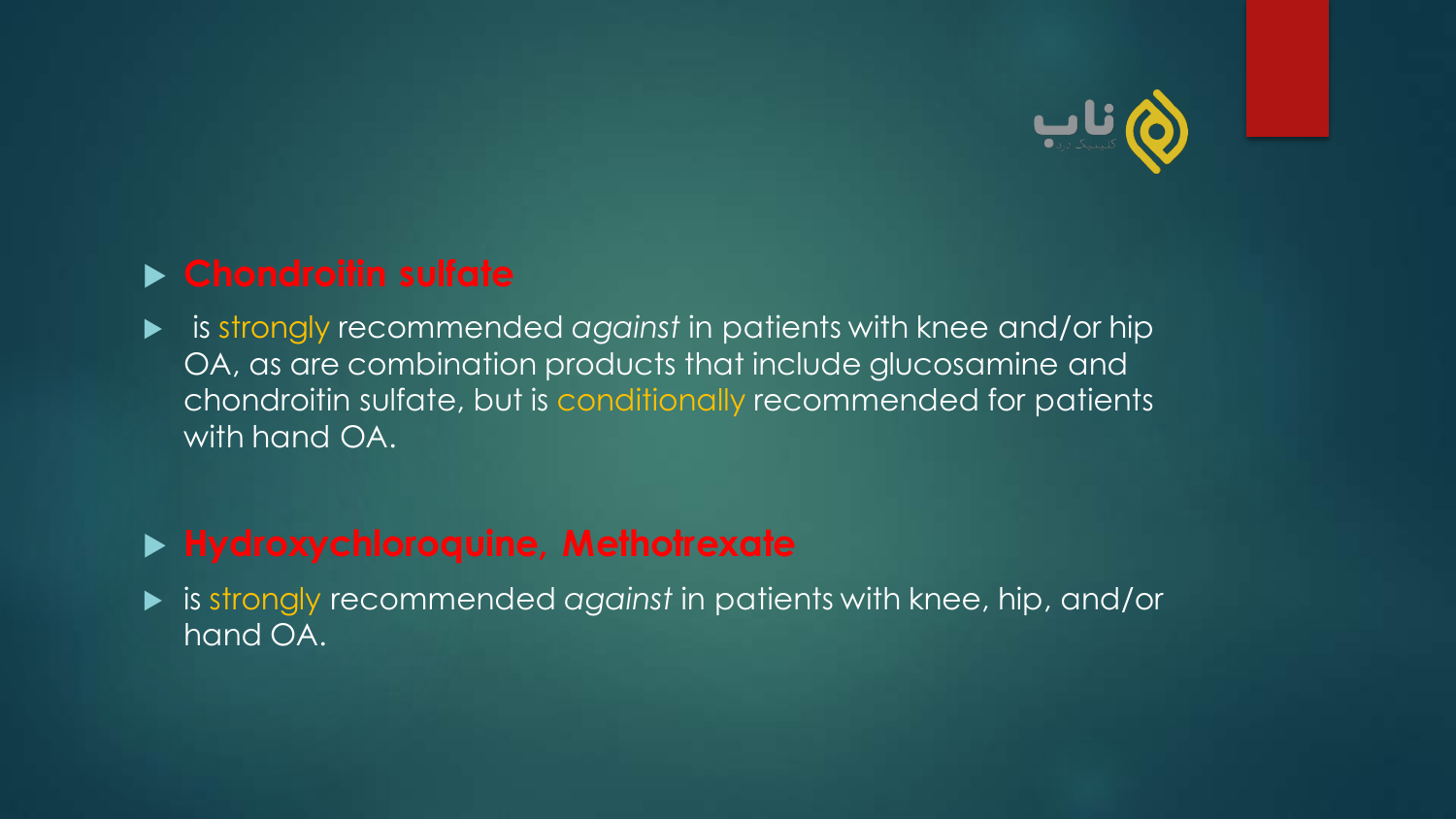

#### u **Intra-articular hyaluronic acid,**

u injections are conditionally recommended *against* in patients with knee and/or first CMC joint OA and strongly recommended *against* in patients with hip OA.

#### u **Intra-articular botulinum toxin, Prolotherapy**

u injections are conditionally recommended *against* in patients with knee and/or hip OA.